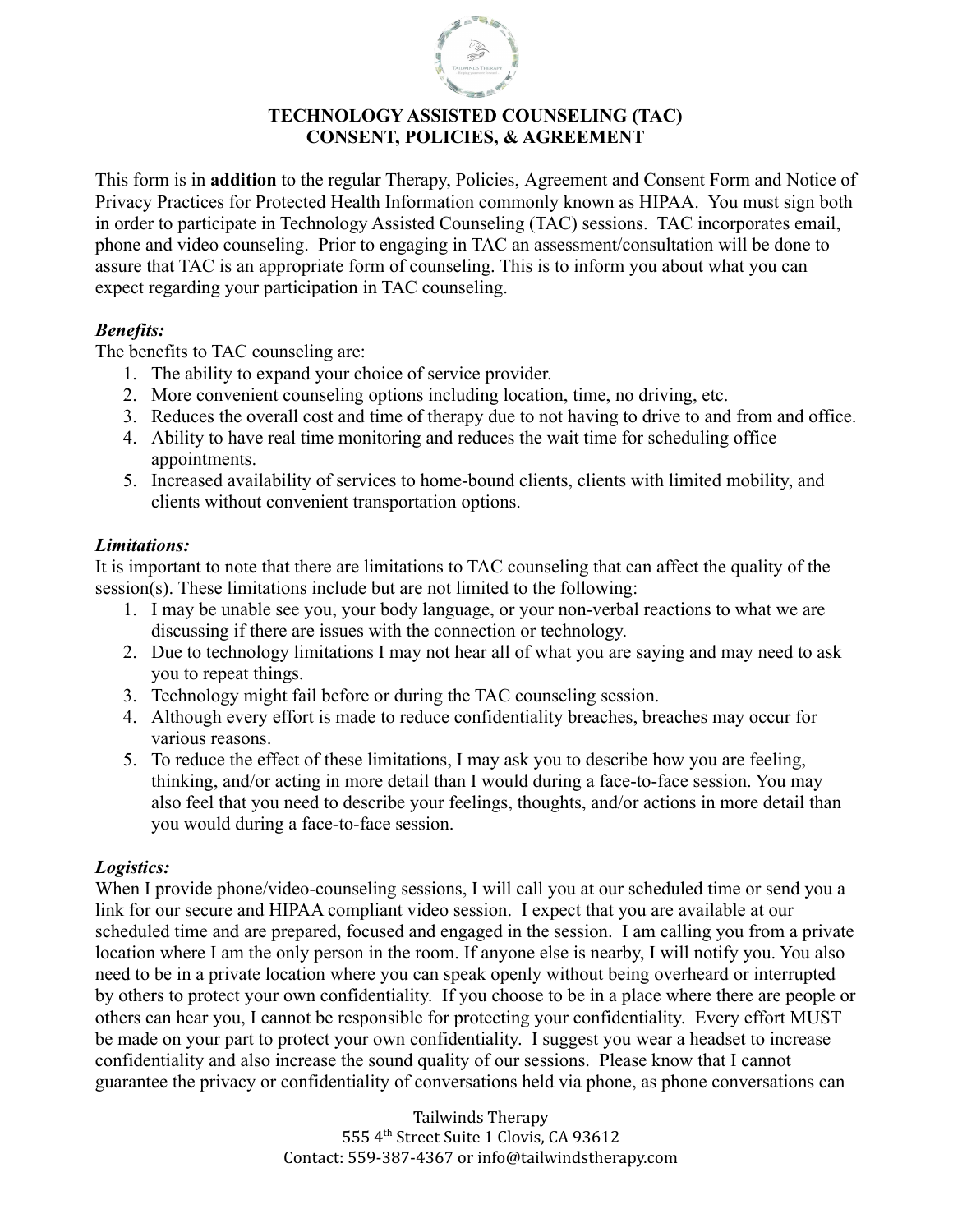

be intercepted either accidentally or intentionally. Please assure you reduce all possibilities of interruptions for the duration of our scheduled appointment.

Please know that per best practices and ethical guidelines I can only practice in the state(s) I am licensed in. That means wherever you reside I must be licensed. You agree to inform me if your therapy location has changed or if you have relocated your domicile to a different jurisdiction.

*Connection Loss During Phone Sessions:* If we lose our phone connection during our session, I will call you back immediately. Please also attempt to call me at 559-387-4367 or email me at info@tailwindstherapy.com if I cannot reach you. If we are unable to reach each other due to technological issues, I will attempt to call you 3 times. If I cannot reach you, I will log off after 15 minutes unless the session time would have ended sooner than 15 minutes. Should you contact me back and there is time left in your session we will continue. If the reason for a connection loss i.e. technology, your phone battery dying, bad reception, etc. occurs on your part, you will still be charged for the entire session. If the loss for connection is a result of something on my end, I will call you from an alternate number. The number may show up as restricted or blocked please be sure to pick it up.

*Connection Loss During Video Sessions:* If we lose our connection during a video session, I will call you to troubleshoot the reason we lost connection. If I cannot reach you, I will remain available to you during the entire course of our scheduled session. Should you contact me back and there is time left in your session we will continue. If the reason for a connection loss i.e. technology, battery dying, bad reception, etc. occurs on your part, you will still be charged for the entire session. If the loss for connection is a result of something on my end, we can either complete our session via. phone or plan an alternate time to complete the remaining minutes of our session.

 $\mathcal{L}_\mathcal{L} = \{ \mathcal{L}_\mathcal{L} = \{ \mathcal{L}_\mathcal{L} = \{ \mathcal{L}_\mathcal{L} = \{ \mathcal{L}_\mathcal{L} = \{ \mathcal{L}_\mathcal{L} = \{ \mathcal{L}_\mathcal{L} = \{ \mathcal{L}_\mathcal{L} = \{ \mathcal{L}_\mathcal{L} = \{ \mathcal{L}_\mathcal{L} = \{ \mathcal{L}_\mathcal{L} = \{ \mathcal{L}_\mathcal{L} = \{ \mathcal{L}_\mathcal{L} = \{ \mathcal{L}_\mathcal{L} = \{ \mathcal{L}_\mathcal{$ 

Please list your main number and an alternate number below.

Number(s)

#### *Recording of Sessions:*

Please note that recording, screenshots, etc. of any kind of any session is not permitted and are possible grounds for termination of the client-therapist relationship.

#### *Payment for Services:*

Payments for services must be made **prior** to each session. I will charge your card on file. Payment is to be completed prior to our session.

#### *Cancellation Policy:*

If you must cancel or reschedule an appointment, 24-hour advance notice is required. As with office sessions, less than 24-hour notice of cancellations can result in you being financially responsible for the *full fee* for your missed appointment. Clinician reserves the right to waive cancellation fees at her discretion. If clients have more than 2 cancellations during the course of treatment/therapy the therapist and client will address the need for ongoing therapy. Should a client express and wish and/or desire to continue a client may be asked to pre-pay for sessions when they are scheduled. If the client cancels or misses the session with less than 24 hours notice and the session is pre-paid, this follows the cancelation guidelines and the payment will not be reimbursed for the missed or canceled

> Tailwinds Therapy 555 4 th Street Suite 1 Clovis, CA 93612 Contact: 559-387-4367 or info@tailwindstherapy.com